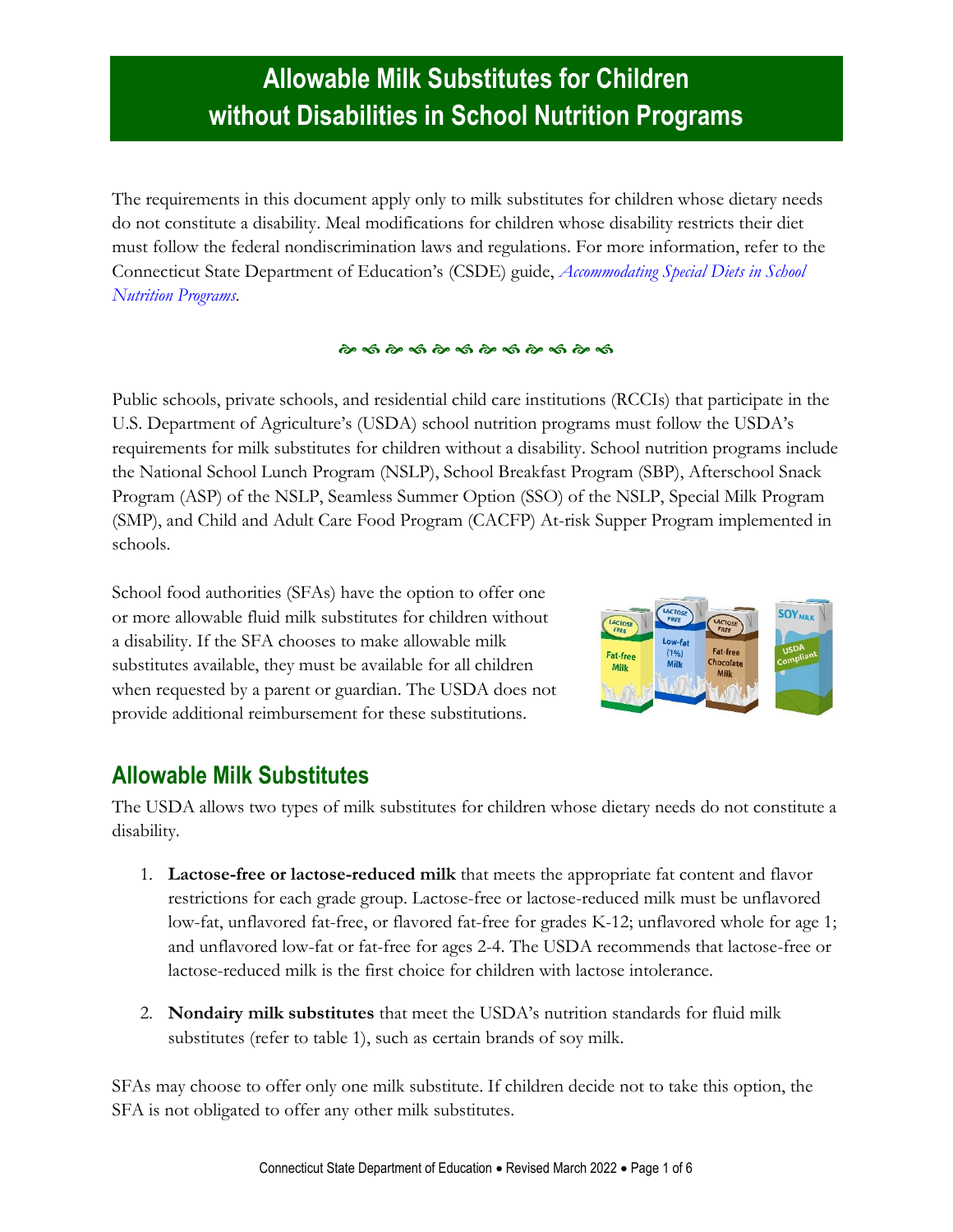### **USDA's Nutrition Standards for Milk Substitutes**

SFAs that choose to offer a nondairy milk substitute for children without a disability must use products that meet the USDA's nutrition standards for fluid milk substitutes (refer to table 1). Nondairy milk substitutes for grades K-12 may be flavored or unflavored. Nondairy milk substitutes for preschoolers (ages 1-4) must be unflavored.

For children without a disability, reimbursable meals and ASP snacks cannot contain nondairy beverages that do not comply with the USDA's nutrition standards for fluid milk substitutes, even with a medical statement signed by a recognized medical authority. A noncompliant nondairy beverage cannot replace milk unless the child's medically documented disability specifically requires it.

| Table 1. Nutrition standards for fluid milk substitutes |                                                          |
|---------------------------------------------------------|----------------------------------------------------------|
|                                                         | Minimum nutrients per cup (8 fluid ounces)               |
| Calcium                                                 | 276 milligrams (mg) or 30% Daily Value (DV) <sup>1</sup> |
| Protein                                                 | $8 \text{ grams} (\text{g})$                             |
| Vitamin A                                               | 500 international units (IU) or $10\%$ DV                |
| Vitamin D                                               | 100 IU or $25\%$ DV                                      |
| Magnesium                                               | 24 mg or $6\%$ DV                                        |
| Phosphorus                                              | 222 mg or 20% DV <sup>1</sup>                            |
| Potassium                                               | 349 mg or 10% DV <sup>1</sup>                            |
| Riboflavin                                              | 0.44 mg or $25\%$ DV <sup>1</sup>                        |
| Vitamin B12                                             | 1.1 micrograms (mcg) or $20\%$ DV <sup>1</sup>           |

<sup>1</sup> The Food and Drug Administration (FDA) labeling laws require manufacturers to round nutrition values to the nearest 5 percent. The unrounded minimum DV is 27.6% for calcium, 22.2% for phosphorus, 9.97% for potassium, 25.88% for riboflavin, and 18.33% for vitamin B12. Source: *[How to Determine if a Soy-Based Beverage Meets the Nutrient Requirements to Qualify as an](https://wicworks.fns.usda.gov/wicworks/Learning_Center/FP/soybeverage.pdf.)  [Authorized Milk Substitute in WIC](https://wicworks.fns.usda.gov/wicworks/Learning_Center/FP/soybeverage.pdf.)*, USDA Food and Nutrition Services (FNS) Office of Research, Nutrition, and Analysis (ORNA), 2006.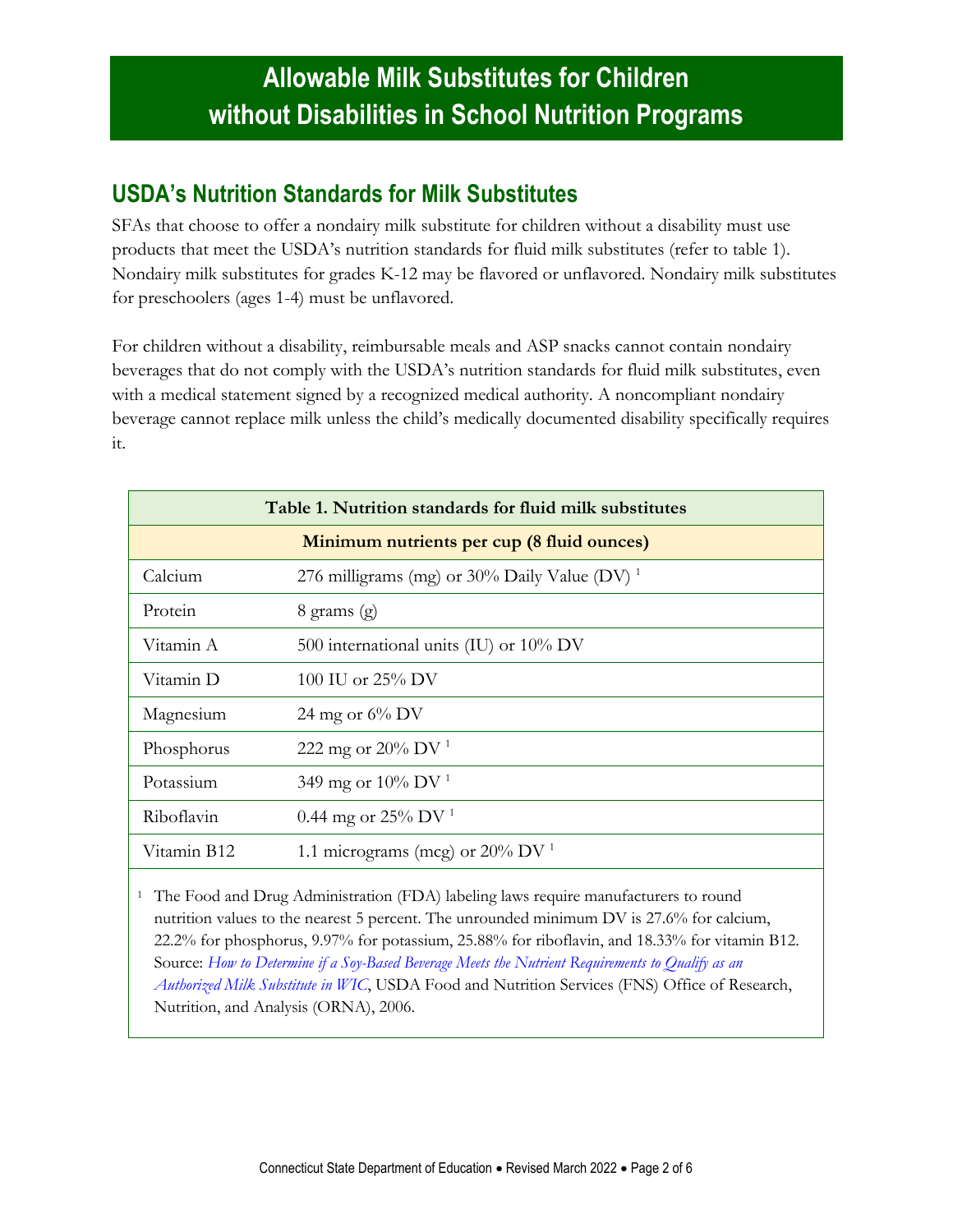#### **Additional state requirements for milk substitutes in public schools**

In addition to meeting the USDA's nutrition standards for fluid milk substitutes, all nondairy milk substitutes sold as part of and separately from reimbursable meals (a la carte sales) in public schools must meet the state beverage requirements of [Section 10-221q](https://www.cga.ct.gov/current/pub/chap_170.htm#sec_10-221q) of the Connecticut General Statutes. Nondairy milk substitutes cannot contain artificial sweeteners and cannot contain exceed 4 grams of sugar per ounce, 35 percent of calories from fat, and 10 percent of calories from saturated fat. The state beverage statute does not apply to private schools or RCCIs.

#### **Identifying acceptable nondairy beverages**

The Nutrition Facts label does not usually include all of the nutrients required to identify a product's compliance with the USDA's nutrition standards for fluid milk substitutes. If the Nutrition Facts label is missing any of the required nutrient information, SFAs must contact the manufacturer to obtain a product specification sheet that documents the product's compliance with each of the nine nutrients (refer to table 1).

SFAs can use the USDA's protein standard to screen nondairy products and determine if they might meet the USDA's nutrition standards. The USDA requires that fluid milk substitutes must contain 8 grams of protein per cup (8 fluid ounces). If the product's Nutrition Facts label lists less than 8 grams of protein per 1-cup serving, the product does not meet the USDA's nutrition standards.

If the product's Nutrition Facts label lists at least 8 grams of protein per 1-cup serving, the product *might* meet the USDA's nutrition standards. The SFA must obtain additional information from the manufacturer to determine if the product also meets the standards for calcium, vitamin A, vitamin D, magnesium, phosphorus, potassium, riboflavin, and vitamin B12 (refer to table 1). SFAs are encouraged to submit this information to the CSDE so that new acceptable products can be added to the CSDE's [List of Acceptable Foods and Beverages](https://portal.ct.gov/SDE/Nutrition/List-of-Acceptable-Foods-and-Beverages) webpage.

### **Required Documentation**

Nondairy milk substitutes for children without a disability do not require a medical statement from a recognized medical authority. Parents or guardians may request a nondairy milk substitute in writing. The written request must identify the medical or other special dietary need that restricts the child's diet and requires the substitution. Requests for milk substitutes must be maintained on file with children's medical records.

The provision allowing a written request from parents or guardians applies only to milk substitutions for children without a disability. Any other optional modifications for children without a disability must meet the meal patterns. For information on meal modifications for children without a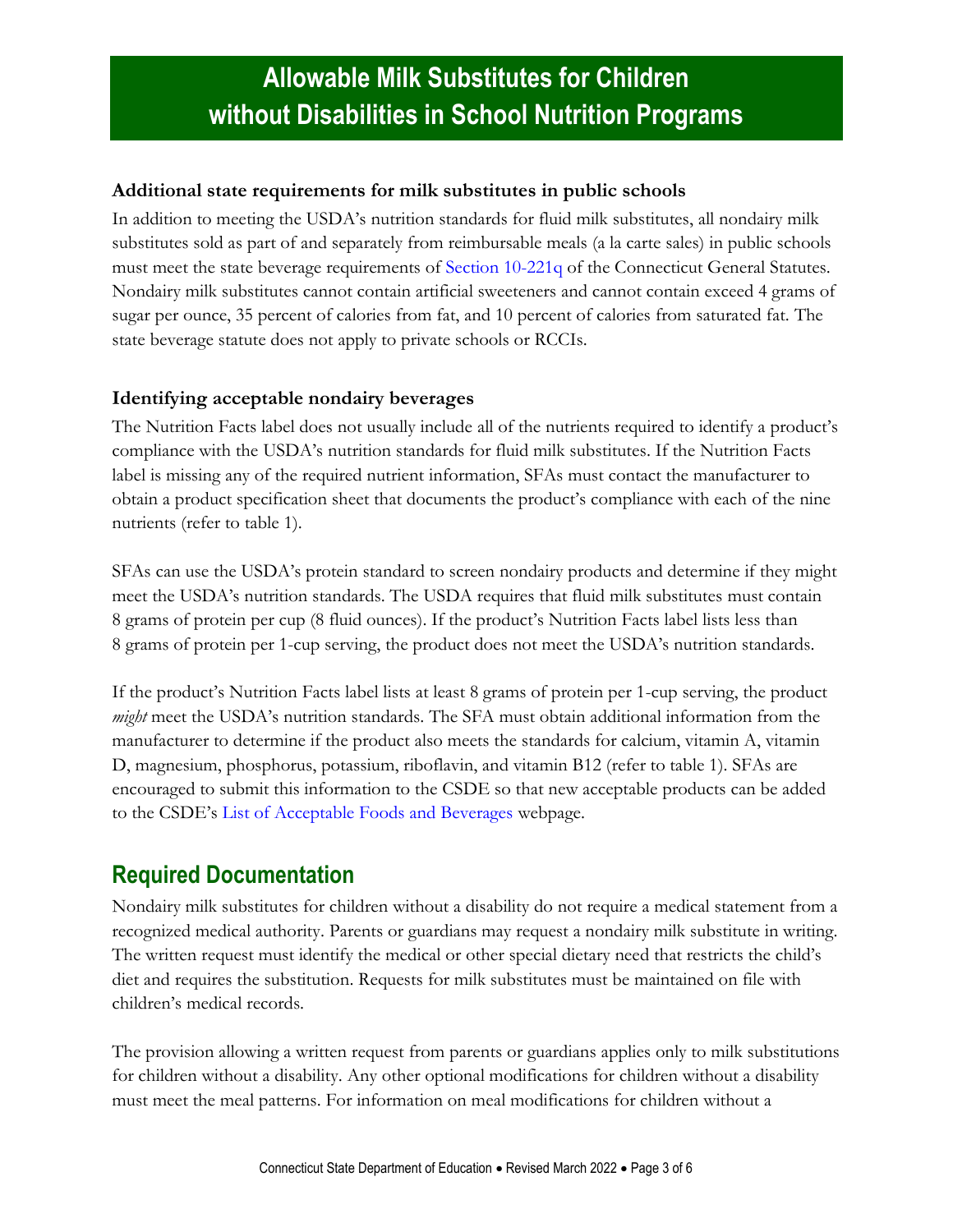disability, review section 3 of the CSDE's guide, *[Accommodating Special Diets in School Nutrition](https://portal.ct.gov/-/media/SDE/Nutrition/NSLP/SpecDiet/Special_Diets_Guide_SNP.pdf)  [Programs.](https://portal.ct.gov/-/media/SDE/Nutrition/NSLP/SpecDiet/Special_Diets_Guide_SNP.pdf)*

## **Other Beverages**

If a child's dietary restriction is not related to a disability, SFAs cannot substitute any other beverages for milk, even with a medical statement signed by a recognized medical authority. Examples of beverages that cannot be substituted for milk include:

- juice;
- water;
- milk substitutes that do not comply with the USDA's nutrition standards for fluid milk substitutes, such as almond milk, rice milk, and cashew milk;
- nutrition supplement beverages, such as Abbott's Pediasure; and
- powdered milk beverages, such as Nestle's NIDO.



Meals and ASP snacks for children without a disability are not reimbursable if they contain any of these beverages in place of milk. If the SFA chooses to make milk substitutes available, they must include at least one choice of either lactose-reduced or lactose-free milk, or an allowable nondairy beverage that meets the USDA's nutrition standards for milk substitutes. These are the only two options allowed for milk substitutes for children without a disability.

### **Acceptable Milk Substitute Products**

Certain brands of soy milk are the only nondairy milk products that currently meet the USDA's nutrition standards for fluid milk substitutes. Almond milk, cashew milk, rice milk, oat milk, and other nondairy milk products do not meet these standards and cannot substitute for milk in the school nutrition programs.

Not all brands of soy milk meet the USDA's requirements. Before purchasing any type of soy milk, SFAs should review products to make sure they comply with the USDA's requirements. The CSDE's [List of Acceptable Foods and Beverages](https://portal.ct.gov/SDE/Nutrition/List-of-Acceptable-Foods-and-Beverages) webpage (list 17) incudes products that meet the USDA's nutrition standards for fluid milk substitutes and the requirements of the state beverage statute.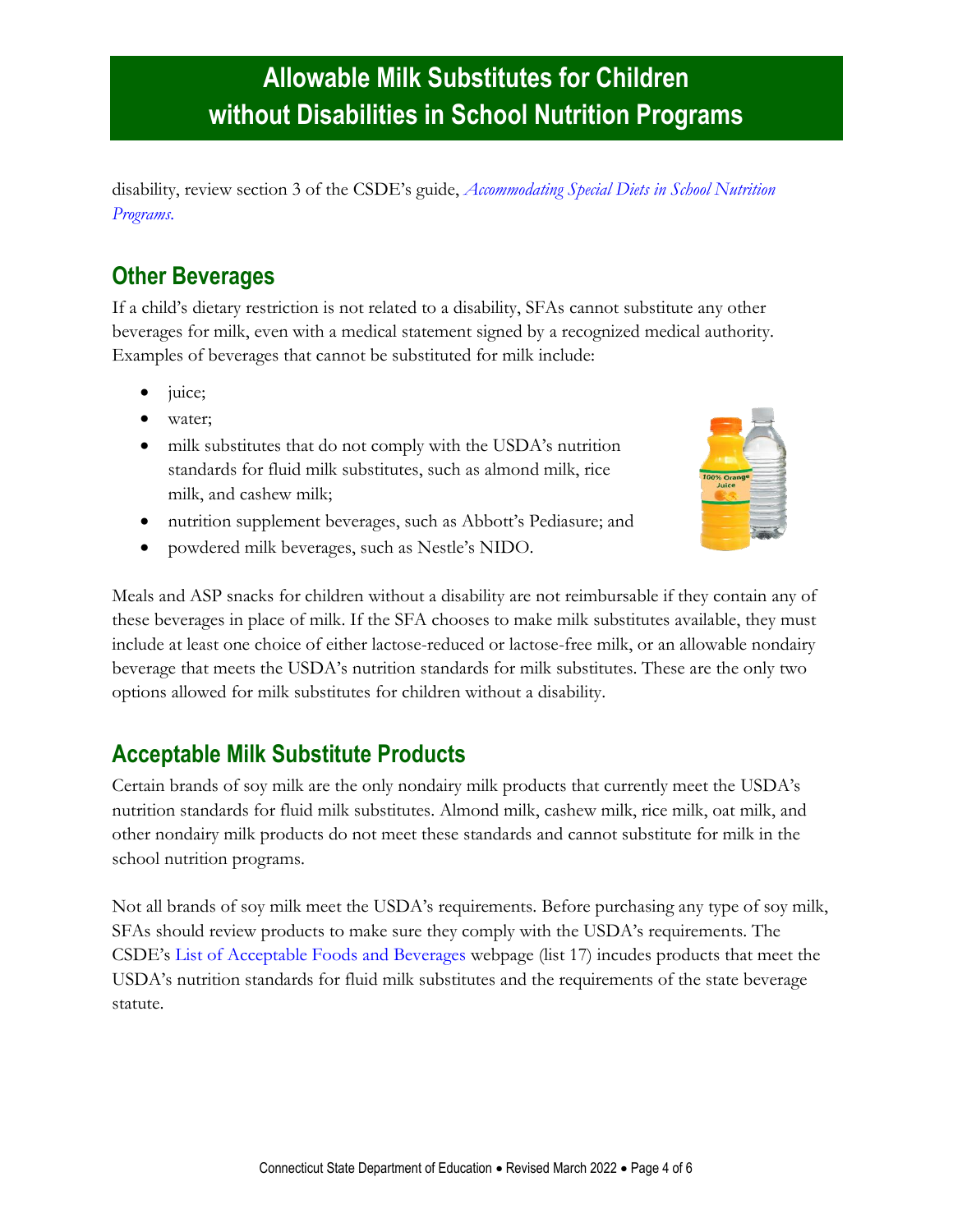### **Resources**

- Accommodating Special Diets in School Nutrition Programs (CSDE): [https://portal.ct.gov/-/media/SDE/Nutrition/NSLP/SpecDiet/](https://portal.ct.gov/-/media/SDE/Nutrition/NSLP/SpecDiet/Special_Diets_Guide_SNP.pdf) [Special\\_Diets\\_Guide\\_SNP.pdf](https://portal.ct.gov/-/media/SDE/Nutrition/NSLP/SpecDiet/Special_Diets_Guide_SNP.pdf)
- CSDE Operational Memorandum No. 13-17: Requirements for Meal Modifications in the School Nutrition Programs: <https://portal.ct.gov/-/media/SDE/Nutrition/NSLP/Memos/OM2017/OM13-17.pdf>

CSDE Operational Memo No. 09-11: USDA Requirements for Milk Substitutes for Nondisabled Children: [https://portal.ct.gov/-/media/SDE/Nutrition/NSLP/Memos/OMEarlierYears/OM09-11.pdf](http://portal.ct.gov/-/media/SDE/Nutrition/NSLP/Memos/OMEarlierYears/OM09-11.pdf)

- Final Rule: Fluid Milk Substitutions in the School Nutrition Programs (73 FR 52903): <https://www.fns.usda.gov/school-meals/fr-091208>
- Meal Patterns for Grades K-12 in School Nutrition Programs (CSDE webpage): <https://portal.ct.gov/SDE/Nutrition/Meal-Patterns-School-Nutrition-Programs>
- Meal Patterns for Preschoolers in School Nutrition Programs (CSDE webpage): [https://portal.ct.gov/SDE/Nutrition/Meal-Patterns-Preschoolers-in-School-Nutrition-](https://portal.ct.gov/SDE/Nutrition/Meal-Patterns-Preschoolers-in-School-Nutrition-Programs)[Programs](https://portal.ct.gov/SDE/Nutrition/Meal-Patterns-Preschoolers-in-School-Nutrition-Programs)
- Meal Modifications in School Nutrition Programs (CSDE Presentation): [https://portal.ct.gov/-/media/SDE/Nutrition/NSLP/SpecDiet/](https://portal.ct.gov/-/media/SDE/Nutrition/NSLP/SpecDiet/Meal_Modifications_SNP_Presentation.pdf) [Meal\\_Modifications\\_SNP\\_Presentation.pdf](https://portal.ct.gov/-/media/SDE/Nutrition/NSLP/SpecDiet/Meal_Modifications_SNP_Presentation.pdf)
- Special Diets in School Nutrition Programs (CSDE webpage): <http://portal.ct.gov/SDE/Nutrition/Special-Diets-in-School-Nutrition-Programs>
- Summary of Requirements for Accommodating Special Diets in School Nutrition Programs (CSDE): [https://portal.ct.gov/-/media/SDE/Nutrition/NSLP/SpecDiet/](https://portal.ct.gov/-/media/SDE/Nutrition/NSLP/SpecDiet/Summary_Chart_Special_Diets_SNP.pdf)

[Summary\\_Chart\\_Special\\_Diets\\_SNP.pdf](https://portal.ct.gov/-/media/SDE/Nutrition/NSLP/SpecDiet/Summary_Chart_Special_Diets_SNP.pdf)

- USDA Memo SP 02-2009: Final Fluid Milk Substitution Rule: <https://www.fns.usda.gov/final-fluid-milk-substitution-rule>
- USDA Memo SP 07-2010, CACFP 04-2010, and SFSP 05-2010: Questions and Answers: Fluid Milk Substitutions:

[https://www.fns.usda.gov/qas-milk-substitution-children-medical-or-special-dietary-needs-non](https://www.fns.usda.gov/qas-milk-substitution-children-medical-or-special-dietary-needs-non-disability)[disability](https://www.fns.usda.gov/qas-milk-substitution-children-medical-or-special-dietary-needs-non-disability)